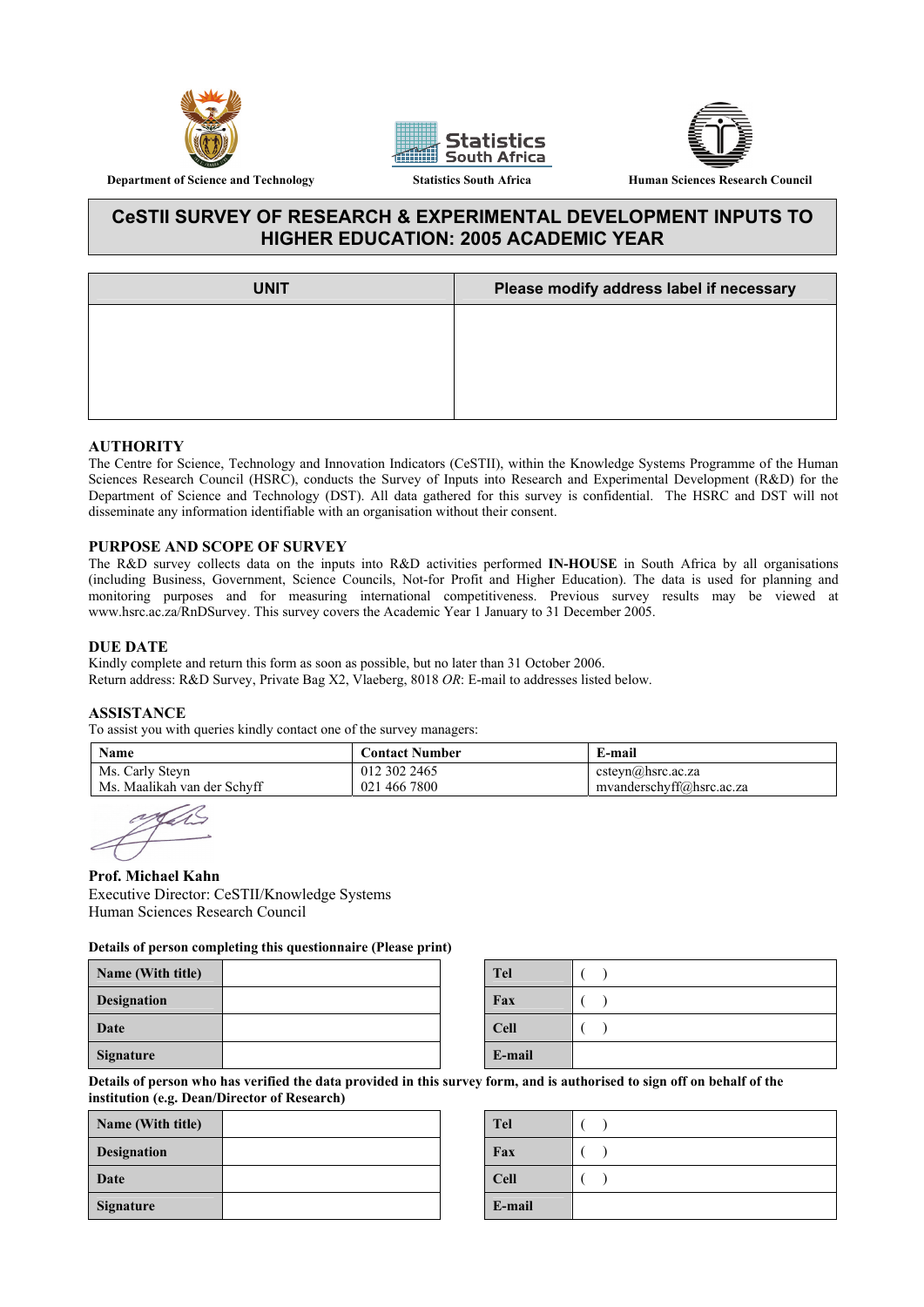## **THE FOLLOWING DEFINITIONS ARE IMPORTANT IN THE COMPLETION OF THE SURVEY QUESTIONNAIRE: WHAT IS R&D?**

#### **Definition**

This survey follows the approach of the Organisation for Economic Co-operation and Development (OECD), which defines Research and Experimental Development (R&D) as:

- **Research** is creative work and original investigation undertaken on a systematic basis to gain new knowledge, including knowledge of humanity, culture and society.
- **Development** is the application of research findings or other scientific knowledge for the creation of new or significantly improved products, applications or processes.

The basic criterion for distinguishing R&D from related activities is the presence in R&D of an appreciable element of novelty and the resolution of scientific and/or technological uncertainty, i.e. when the solution to a problem is not readily apparent to someone familiar with the basic stock of commonly used knowledge and techniques in the area concerned.

#### **Scope of survey**

- The survey requests data performed IN-HOUSE by your organisation on the national territory of South Africa.
- Part five asks some questions on "out-sourced R&D".

#### **R&D in Higher Education Institutions**

- Any activity classified as R&D is characterised by originality; it should have investigation as a primary objective and should have the potential to produce results that are sufficiently general for humanity's stock of knowledge (theoretical and/or practical) to be recognisably increased.
- Most research work in higher education institutions would qualify as R&D.

#### **R&D Includes – but is not limited to:**

Activities of personnel who are obviously engaged in R&D. In addition, research activity includes:

- The provision of professional, technical, administrative or clerical support and/or assistance to personnel directly engaged in R&D.
- The management of personnel who are either directly engaged in R&D or are providing professional, technical or clerical support or assistance to those R&D activities of students undertaking postgraduate research courses.
- Supervision and monitoring of postgraduate research courses, including students.
- Software development where the aim of the project is the systematic resolution of a scientific uncertainty.
- Research work in the biological, medical, engineering, physical and social sciences and the humanities.
- Social science research, including economic, cultural, educational, psychological and sociological research
- R&D projects performed for other parties.
- "Feedback R&D" directed at solving problems occurring beyond the original R&D phase, for example technical problems arising during initial production runs.

#### **R&D Excludes:**

The following specific activities are excluded, except where they are used primarily for the support of, or as part of, R&D activities performed in this reporting unit:

- Preparation for teaching
- Academic development activities
- Scientific and technical information services
- Engineering and technical services
- General purpose or routine data collection
- Standardisation and routine testing
- Feasibility studies (except into R&D projects)
- Specialised routine medical care, for example routine pathology services
- The commercial, legal and administrative aspects of patenting, copyrighting or licensing activities
- Routine computer programming, systems work or software maintenance where there are no technological uncertainties to be resolved.

#### **The Classification of Borderline Institutions**

Research institutes (such as specialised healthcare clinics or "attached" research institutions) that are not directly concerned with third level teaching, but whose activities, R&D or otherwise, are all the same closely associated with the Higher Education sector should be carefully considered:

- Entities initiated by a Higher Education Institution (HEI) but subsequently becoming a not-for-profit or business entity should be classified as such and surveyed by Not-for Profit or Business sectors, even if there are close links with a Higher Education Institution.
- Staff and R&D expenditure should be reported where it was incurred.
- Staff members on the payroll of the HEI Institution (e.g. department heads) should be reported by the HEI concerned
- Staff that appears on the payroll of the "borderline" institution' should be reported by the institution concerned and not the HEI.
- The same applies to equipment and running costs.
- It would be appreciated if we were informed of all such institutions to ensure that they are surveyed by the appropriate sectors and to minimise double counting.

#### **Provincial/Academic Hospitals**

Higher Education Institutions are requested to report on all academic and technical staff performing R&D, with joint appointments between provincial/academic hospitals and the HEI. This includes headcount, FTE's, labour costs, equipment and running costs.

It is understood that some of these costs may not be reflected in the HEI's HEMIS data or financial statements, but we request that a best estimate be included where necessary.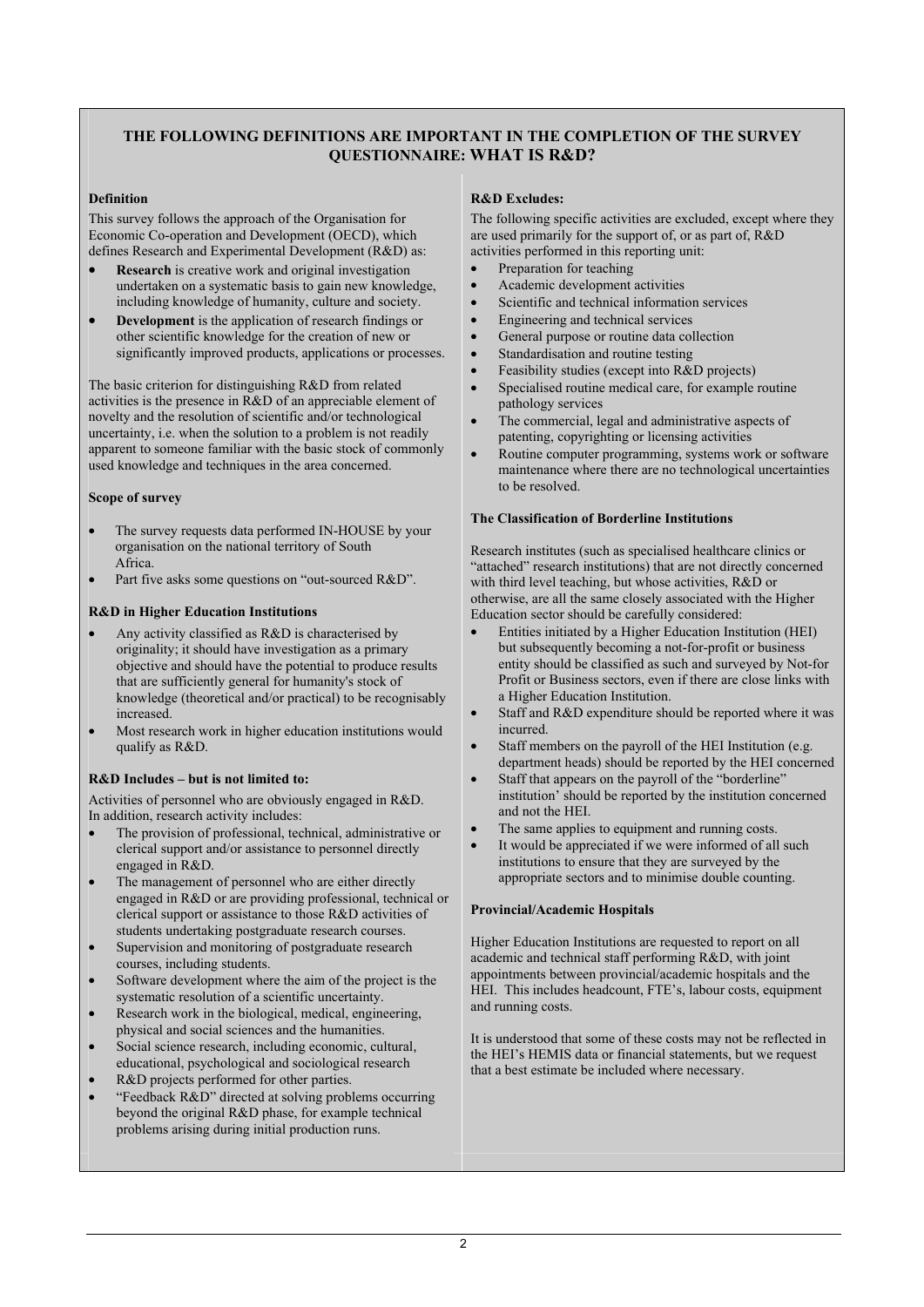# **PART 1: GENERAL INFORMATION**

## **1. Name of Higher Education Institution**

**2. Name of reporting unit e.g. Faculty** 

 **3. Did the reporting unit perform any IN-HOUSE R&D in South Africa during the 2004 academic year?** 

**please tick this box and return the questionnaire as a NIL response.** 

- In-house R&D refers to R&D performed by the reporting unit on its own behalf or on behalf of the others.
- Only R&D performed in South Africa should be recorded.

| Yes            | Please continue with Question 4                                    |
|----------------|--------------------------------------------------------------------|
| N <sub>0</sub> | Please proceed to Part 5: Question 14 and 15 on Outsourced R&D     |
|                | If your reporting unit does not do any In-House or Outsourced R&D, |



3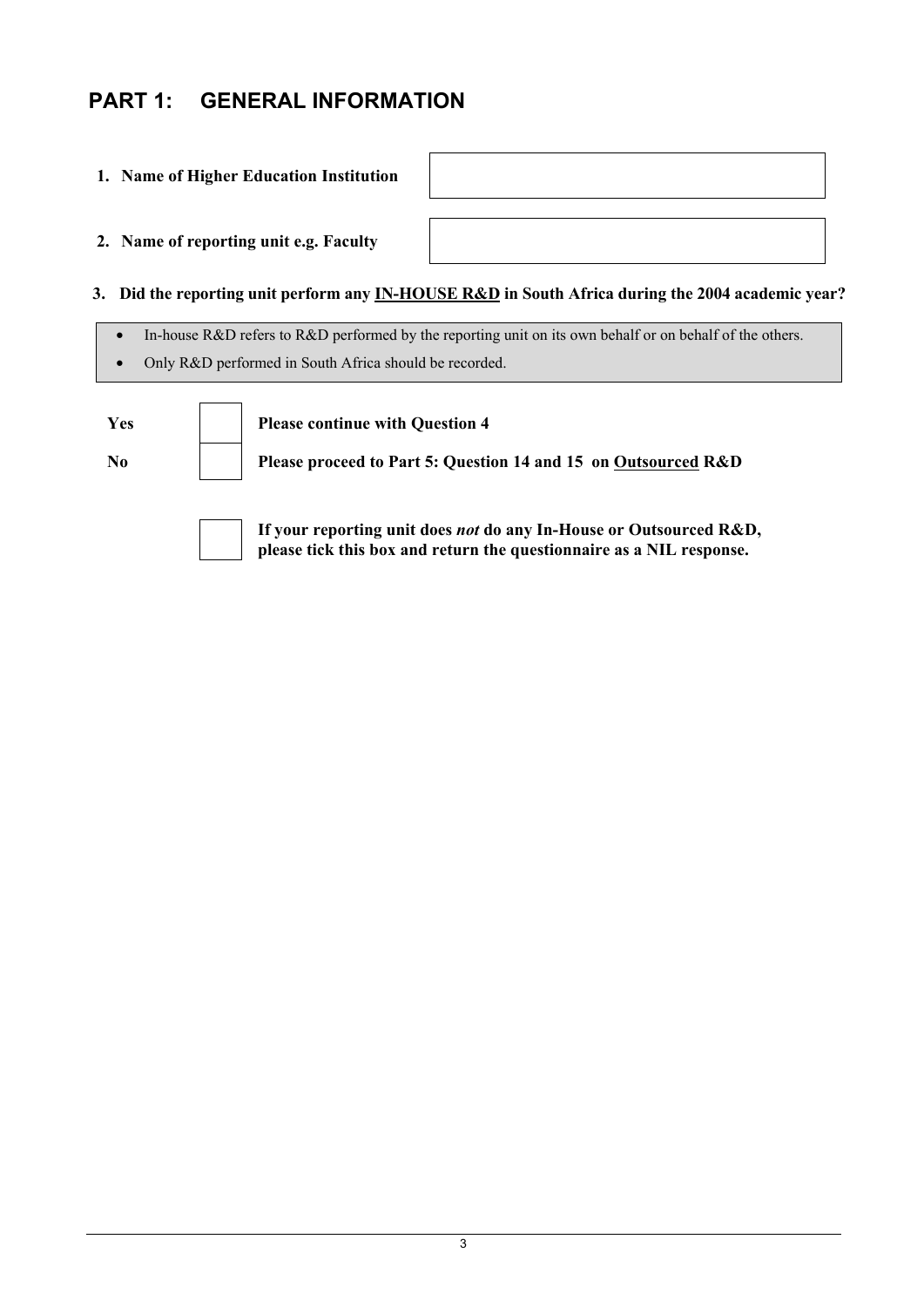# **PART 2: R&D PERSONNEL AND STUDENTS**

## **R&D PERSONNEL**

**Report against the categories listed below for all personnel employed directly in R&D or providing direct R&D services/support for at least 5% of their time. Do not count any staff NOT supporting research.** 

**Please include permanent, temporary, full-time, part-time and contract staff, as well as joint appointments for provincial hospital staff.** 

### **1. Researchers**

#### *Include***:**

- Academic staff engaged in the conception or creation of new knowledge, products, processes, methods and systems and also in the direct management of the projects concerned.
- Managers and administrators engaged in the planning and management of the scientific and technical aspects of a researcher's work. Their rank is usually equal or superior to that of persons directly employed as researchers and they are often former or part-time researchers.
- Academic staff involved in research and also studying towards a Masters or Doctoral degree should be included as research staff.

#### *Exclude:*

- Managers and directors concerned primarily with budgets and human resources, rather than project management.
- Masters and doctoral students and post-doctoral fellows .

#### **2. Technicians directly supporting R&D**

Persons doing technical tasks in support of R&D, normally under the direction and supervision of a researcher.

#### **3. Other personnel directly supporting R&D**

### **3.1 Executive and managerial level**

Executives and directors concerned primarily with budgets and human resources in support of research, rather than project management.

## **3.2 Administrative and support staff**

- Skilled and unskilled crafts workers supporting research.
- Secretarial, administrative and clerical personnel supporting/working on, or directly associated with, R&D activity.

#### *Exclude:*

Persons providing *indirect* services such as security and maintenance personnel, staff of central libraries, IT departments or head offices, should be excluded here but the relevant proportion of their labour costs should be included under "Other Current Costs" in Question 8D.

## **R&D STUDENTS**

- All Post-doctoral fellows in whichever capacity they are appointed by the institution
- Doctoral students
- Students undertaking a Masters degree with at least a 40% research component in 2005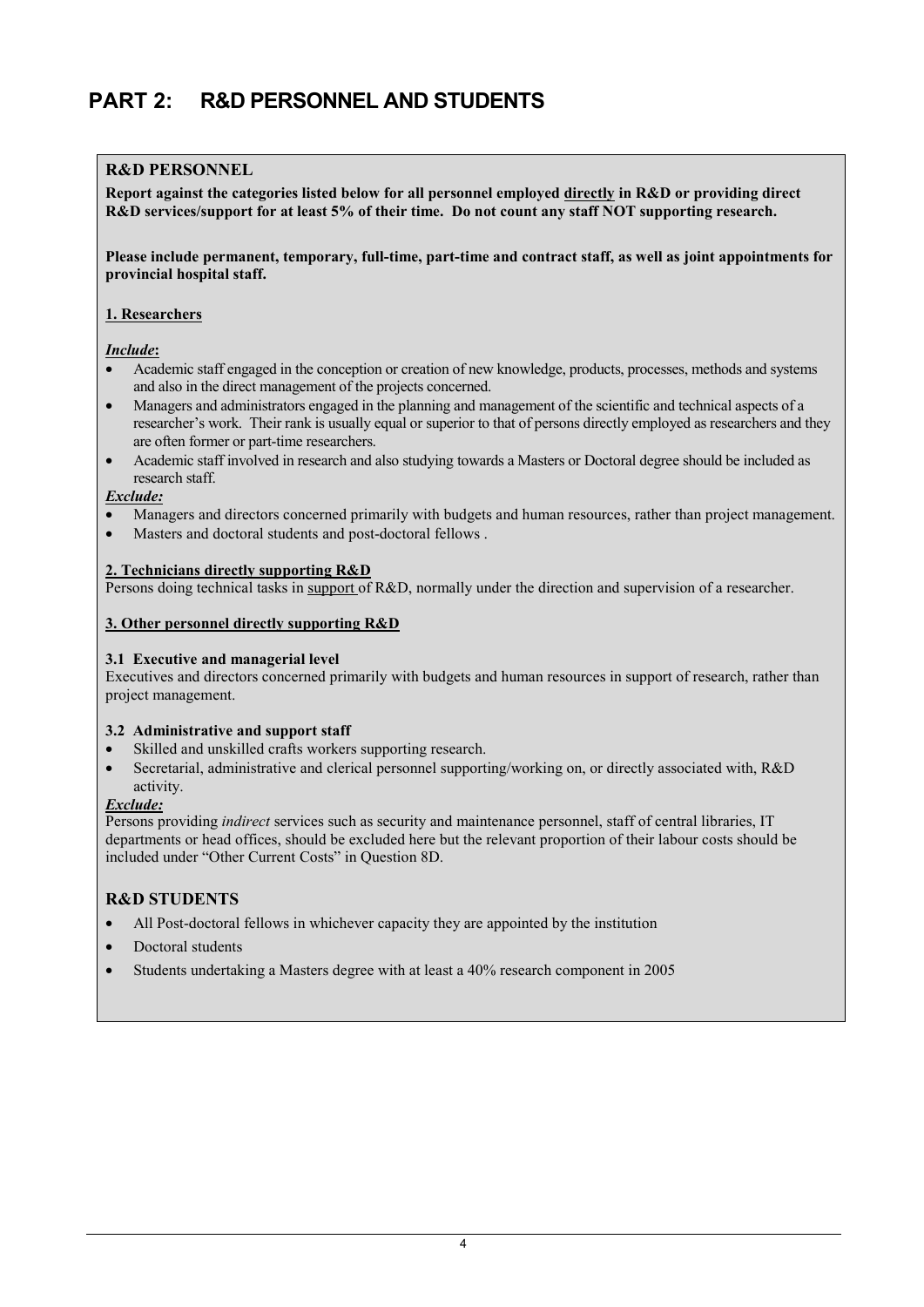## **4. HEADCOUNTS OF R&D PERSONNEL**

## **Provide the Headcounts of all R&D personnel in this reporting unit according to the categories below.**

- Consult the Appendix provided on how to extract researcher Headcount and FTE data from HEMIS.
- Consult **NOTE A** on page 7 on how to calculate the Headcount and FTE data for Technicians and Other
- Support Staff.

| <b>Personnel Categories and Highest</b> |   | African      | Coloured |   | Indian |   | White |   | <b>Subtotal</b> |   | <b>TOTAL</b> |
|-----------------------------------------|---|--------------|----------|---|--------|---|-------|---|-----------------|---|--------------|
| Qualification                           | M | $\mathbf{F}$ | M        | F | M      | F | M     | F | M               | F |              |
| <b>Researchers</b>                      |   |              |          |   |        |   |       |   |                 |   |              |
| Doctorates                              |   |              |          |   |        |   |       |   |                 |   |              |
| Masters/Hons/Bachelors or equivalent    |   |              |          |   |        |   |       |   |                 |   |              |
| Diplomas and other                      |   |              |          |   |        |   |       |   |                 |   |              |
| <b>RESEARCHER TOTAL</b>                 |   |              |          |   |        |   |       |   |                 |   |              |
| <b>Technicians /Technologists</b>       |   |              |          |   |        |   |       |   |                 |   |              |
| Doctorates                              |   |              |          |   |        |   |       |   |                 |   |              |
| Masters/Hons/Bachelors or equivalent    |   |              |          |   |        |   |       |   |                 |   |              |
| Diplomas and other                      |   |              |          |   |        |   |       |   |                 |   |              |
| <b>TECHNICIAN TOTAL</b>                 |   |              |          |   |        |   |       |   |                 |   |              |
| Other personnel directly supporting R&D |   |              |          |   |        |   |       |   |                 |   |              |
| (a) Executive and managerial level      |   |              |          |   |        |   |       |   |                 |   |              |
| <b>Doctorates</b>                       |   |              |          |   |        |   |       |   |                 |   |              |
| Masters/Hons/Bachelors or equivalent    |   |              |          |   |        |   |       |   |                 |   |              |
| Diplomas and other                      |   |              |          |   |        |   |       |   |                 |   |              |
| <b>Total Executive and Managerial</b>   |   |              |          |   |        |   |       |   |                 |   |              |
| (b) Administrative and support staff    |   |              |          |   |        |   |       |   |                 |   |              |
| Doctorates                              |   |              |          |   |        |   |       |   |                 |   |              |
| Masters/Hons/Bachelors or equivalent    |   |              |          |   |        |   |       |   |                 |   |              |
| Diplomas and other                      |   |              |          |   |        |   |       |   |                 |   |              |
| Total administrative and support staff  |   |              |          |   |        |   |       |   |                 |   |              |

**Carry subtotals over to Q 5** 

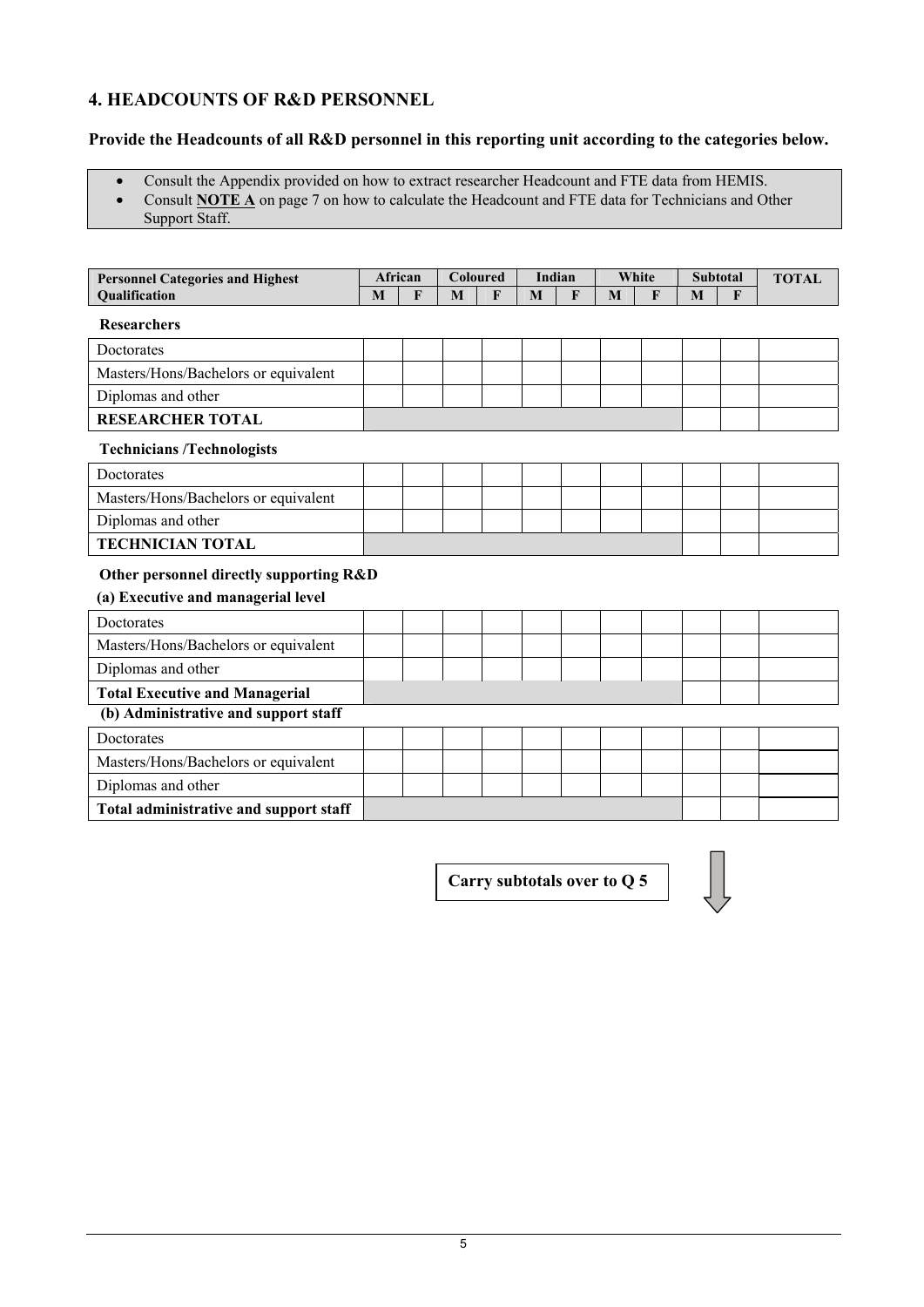# **5. RESEARCH FULL-TIME EQUIVALENTS (FTE's) AND COST-TO-COMPANY**

Using the Male and Female Headcounts of all R&D personnel reported for in Question 4, provide the Research Full-Time Equivalents (time devoted to Research and Development). Then calculate the total labour costs of R&D using the average annual full cost-to-company for full-time staff (including annual wages and salaries and all associated costs or fringe benefits such as bonus payments, contributions to pension and medical aid funds, payroll tax, UIF and all other statutory payments) per category below.

- Consult the Appendix provided on how to extract researcher Headcount and FTE data from HEMIS.
- Consult **NOTE A** on page 7 on how to calculate the Headcount and FTE data for Technicians and Other Support Staff.

| <b>Personnel Categories</b>                                                                                                              | <b>Headcounts</b><br>(From Q 4) |                                                                                                       |  | Research<br><b>Full Time Equivalents</b><br>(FTE's) | Average annual<br>labour cost per<br>full-time person<br>R'000 | <b>Calculated labour</b><br>cost of R&D<br>R'000<br>(Excl. VAT) |  |  |
|------------------------------------------------------------------------------------------------------------------------------------------|---------------------------------|-------------------------------------------------------------------------------------------------------|--|-----------------------------------------------------|----------------------------------------------------------------|-----------------------------------------------------------------|--|--|
|                                                                                                                                          | M                               | (Excl. VAT)<br><b>Total</b><br><b>Total</b><br><b>(B)</b><br>$\mathbf{F}$<br>$\mathbf{F}$<br>M<br>(A) |  | $(A \times B)$                                      |                                                                |                                                                 |  |  |
| <b>Researchers</b><br>*Use the median annual<br>labour cost (cost-to-<br>company as explained<br>above) of FULL-TIME<br>senior lecturers |                                 |                                                                                                       |  |                                                     |                                                                |                                                                 |  |  |
| <b>Technicians directly</b><br>supporting R&D                                                                                            |                                 |                                                                                                       |  |                                                     |                                                                |                                                                 |  |  |
| Other personnel directly supporting R&D:                                                                                                 |                                 |                                                                                                       |  |                                                     |                                                                |                                                                 |  |  |
| Executive and<br>Managerial level                                                                                                        |                                 |                                                                                                       |  |                                                     |                                                                |                                                                 |  |  |
| Administrative and<br>support staff                                                                                                      |                                 |                                                                                                       |  |                                                     |                                                                |                                                                 |  |  |
| <b>TOTAL LABOUR</b><br><b>COST OF R&amp;D</b>                                                                                            |                                 |                                                                                                       |  |                                                     |                                                                |                                                                 |  |  |

**Carry over total calculated labour cost of R&D personnel to Question 8C**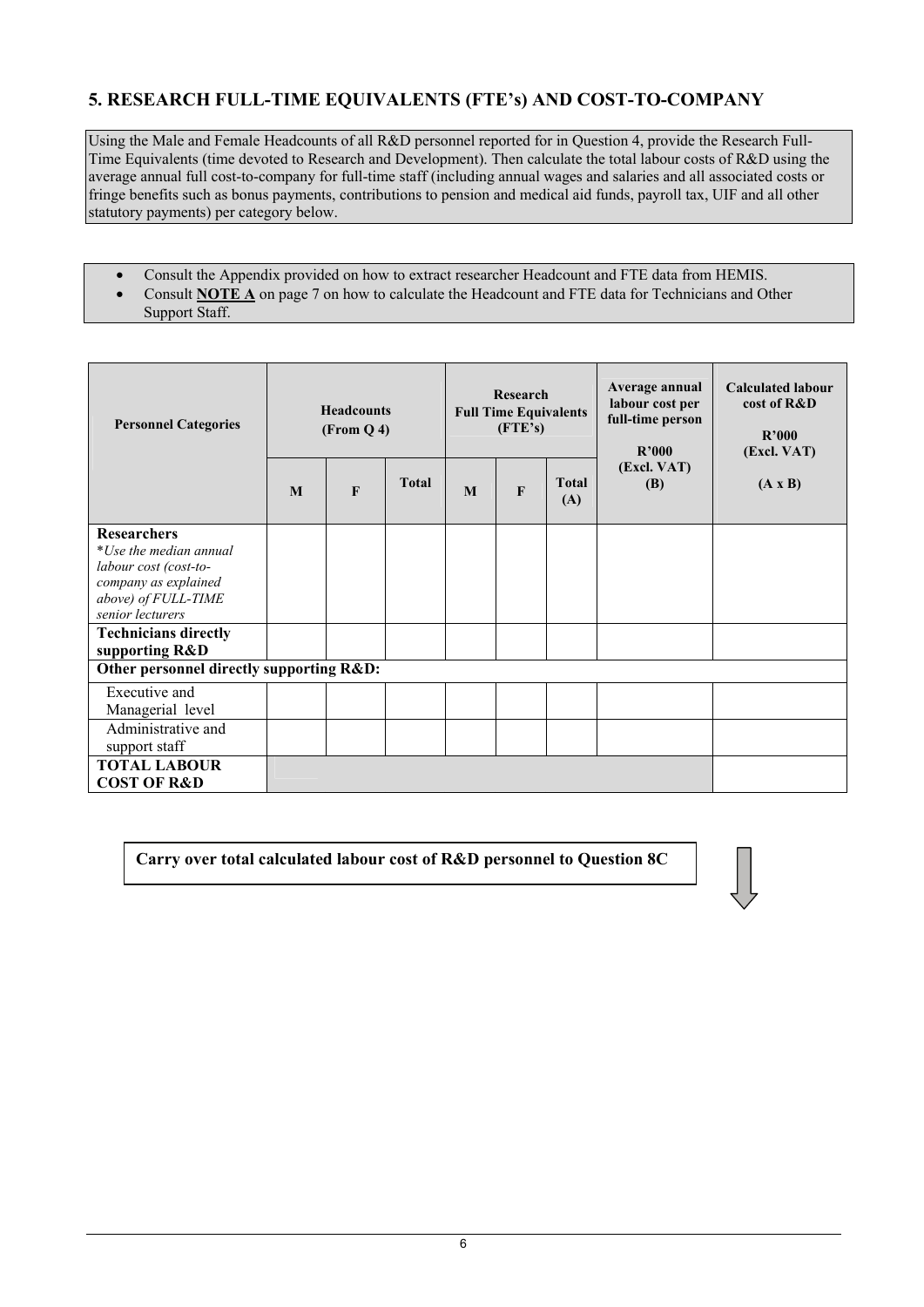# **NOTE A: CALCULATION OF HEADCOUNTS AND FTE's**

To assist respondents in providing data from HEMIS in a consistent way across all HEI's, CeSTII / Knowledge Systems will extract researcher headcount and FTE data from HEMIS, This data will be provided to you as a guideline figure and can be used by your institution or adapted as you see fit. Should you have other values which you believe to be the true reflection of the staff numbers, please submit those to us instead.

Unfortunately HEMIS data only reports on technicians and other staff DOING research and not SUPPORTING research. Technicians and other staff DOING research should be included under the Researcher category. HEMIS data as such could therefore not be used to calculate the headcount and Research FTE's of technicians and other staff supporting research. This information should rather be obtained from Management Information, Faculty Officers and/or Faculty Deans.

Please note: Total FTE's should only include such staff members that support research for at least 5% of their time, NOT ALL Technicians, Executive/Managerial or Administrative staff.

# **CALCULATING RESEARCH FULL-TIME EQUIVALENTS**

For the purpose of this survey, a person can work a maximum of 1 FTE in a year. This is why the Research FTE is not defined by specifying the maximum number of working hours in a month or year.

So a full time employee spending 40% of his/her time on R&D during half of the survey year would contribute  $0.4 \times 0.5 = 0.2$  FTE to the R&D effort, even if his/her average time per week was, for example, 60 hours. A parttime employee working 40% of a full time week throughout the year on R&D would contribute 0.4 FTE to the R&D effort.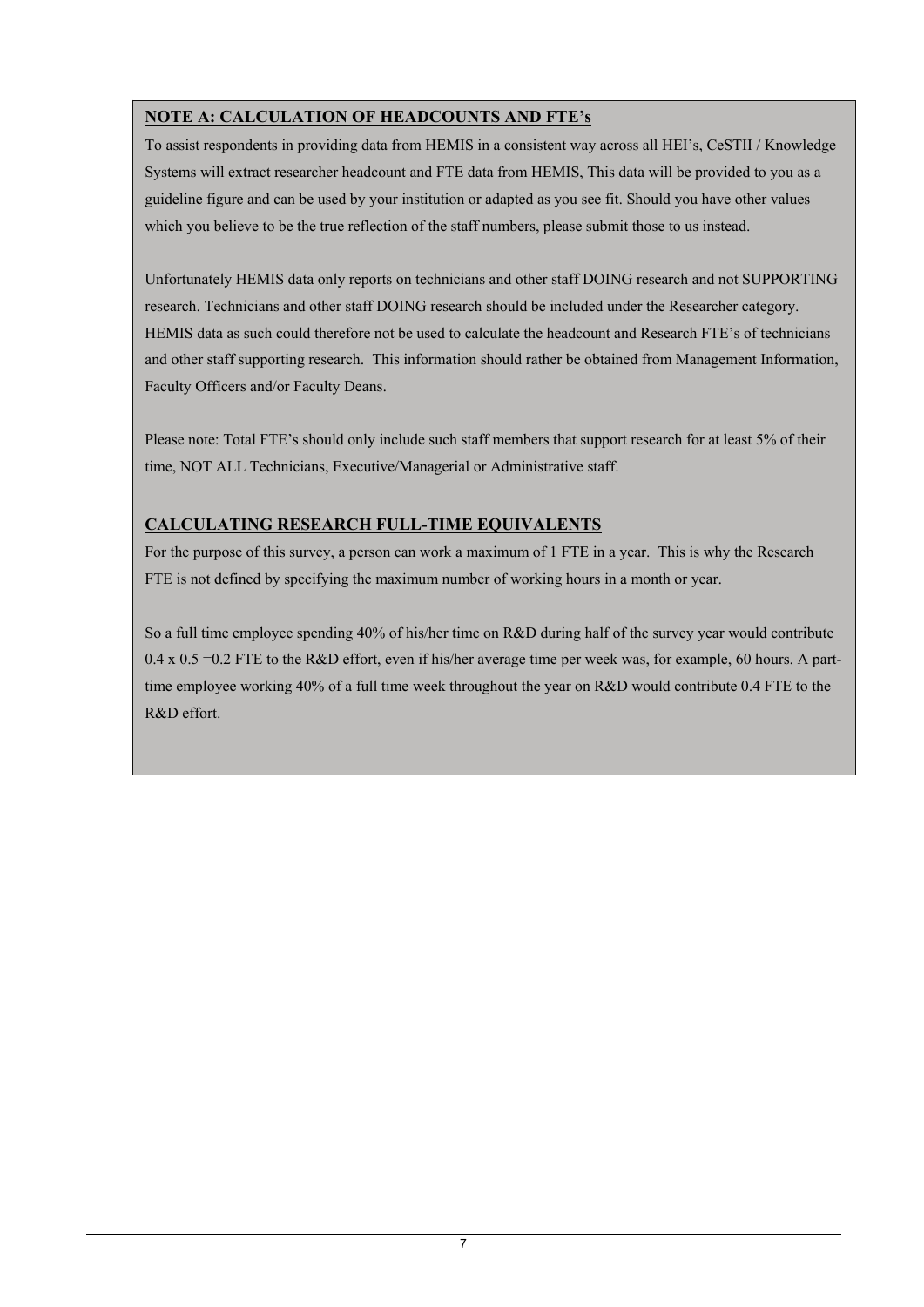# **6. HEADCOUNT OF POSTGRADUATE STUDENTS**

## **Provide the Headcount of all R&D post-doctoral fellows and postgraduate students (full-time and parttime students) in this reporting unit according to the categories below.**

To assist respondents in providing data from HEMIS in a consistent way across all HEI's, CeSTII / Knowledge Systems will extract student headcount and FTE data from HEMIS. This data will be provided to you as a guideline figure and can be used by your institution or adapted as you see fit. Should you have other values which you believe to be the true reflection of your student numbers, please submit those to us instead.

| Postgraduate student                                                                                                   |   | African |   | <b>Coloured</b> |   | Indian       |   | White |   | <b>Subtotal</b> |              |
|------------------------------------------------------------------------------------------------------------------------|---|---------|---|-----------------|---|--------------|---|-------|---|-----------------|--------------|
| categories                                                                                                             | M | F       | M |                 | M | $\mathbf{F}$ | M |       | M | F               | <b>TOTAL</b> |
| Post-doctoral                                                                                                          |   |         |   |                 |   |              |   |       |   |                 |              |
| fellows                                                                                                                |   |         |   |                 |   |              |   |       |   |                 |              |
| <b>Doctoral Students</b>                                                                                               |   |         |   |                 |   |              |   |       |   |                 |              |
| <b>Masters Students</b><br>(only those with at<br>least a 40% research<br>component in their<br><b>Masters degree)</b> |   |         |   |                 |   |              |   |       |   |                 |              |
| <b>TOTAL</b>                                                                                                           |   |         |   |                 |   |              |   |       |   |                 |              |

**Carry subtotals over to Q7** 

# **7. PERCENTAGE TIME ON RESEARCH AND TOTAL COSTS**

**Using the headcounts of all R&D post-doctoral fellows and postgraduate students reported in Q 6, provide the Research Full Time Equivalents (time spent on Research and Development) according to the categories below. Then provide the total value of salaries, stipends and all bursaries (both internal and external) from all available records.** 

Consult the Appendix provided on how to extract student headcounts and FTE's from HEMIS

| <b>Postgraduate Student Categories</b>                                  |   | <b>Headcount</b><br>(From Q6) |   | <b>Full-Time</b><br><b>Equivalents</b><br>(FTE's) | Total value of salaries, stipends &<br><b>bursaries</b><br>R'000 |
|-------------------------------------------------------------------------|---|-------------------------------|---|---------------------------------------------------|------------------------------------------------------------------|
|                                                                         | M | $\mathbf{F}$                  | M | F                                                 | (Excl. VAT)                                                      |
| <b>Post-doctoral fellows</b>                                            |   |                               |   |                                                   |                                                                  |
| <b>Doctoral students</b>                                                |   |                               |   |                                                   |                                                                  |
| <b>Masters students (only research)</b><br>masters, not taught masters) |   |                               |   |                                                   |                                                                  |
| <b>TOTAL COST OF STUDENTS</b>                                           |   |                               |   |                                                   |                                                                  |

**Carry over total value of salaries, stipends and bursaries to Question 8C**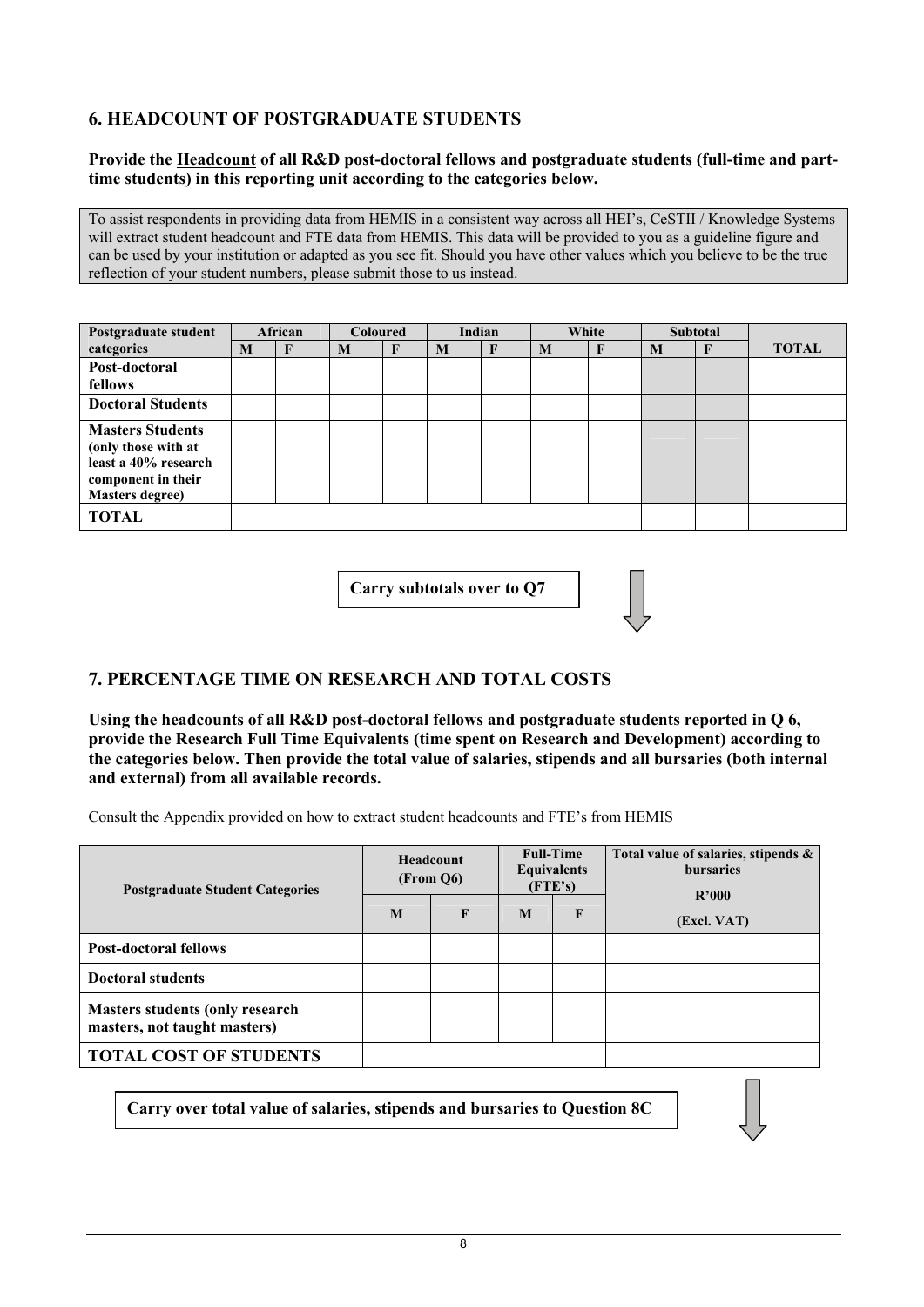# **PART 3: IN-HOUSE R&D EXPENDITURE**

# **8. IN-HOUSE R&D EXPENDITURE**

**Compile expenditure on IN-HOUSE R&D during the academic year 2005.** 

- Include expenditure funded from all sources: internal and external (contracts and grants) and undertaken by the reporting unit on its own behalf or for other parties.
- **Please note: Outsourced R&D should be reported under Part 5.**

## **CAPITAL EXPENDITURE ON R&D**

See **NOTE B** on page 10 regarding the definition of capital expenditure and how to calculate capital expenditure on R&D.

**Purchase of equipment can, in theory, be classified as either capital or current expenditure. A distinction can therefore be made between "major" and "minor" equipment (to be included in "capital" and "current" expenditures respectively) by establishing some kind of monetary limitation. Please provide us with this limitation as used by your institution:** 

**R ………………………………..** 

|                                          |   |  |  | $R'000$ Excluding VAT |  |
|------------------------------------------|---|--|--|-----------------------|--|
| Vehicles, plant, machinery and equipment | л |  |  |                       |  |
| Land, buildings and other structures     | B |  |  |                       |  |

| <b>LABOUR COSTS OF R&amp;D</b>                                         | $R'000$ Excluding VAT |  |  |  |  |
|------------------------------------------------------------------------|-----------------------|--|--|--|--|
| Total cost of R&D personnel (carried over from Question 5)             |                       |  |  |  |  |
| Total cost of R&D postgraduate students (carried over from Question 7) |                       |  |  |  |  |
| <b>TOTAL</b>                                                           |                       |  |  |  |  |

## **OTHER CURRENT EXPENDITURE ON R&D**

See **NOTE C** on page 10 regarding the definition of current expenditure and how to calculate current expenditure devoted to R&D.

|                           |   |  |  | <b>R'000 Excluding VAT</b> |  |
|---------------------------|---|--|--|----------------------------|--|
| Other Current Expenditure | D |  |  |                            |  |
|                           |   |  |  |                            |  |
|                           |   |  |  | <b>R'000 Excluding VAT</b> |  |

**Carry over Total R&D Expenditure (E) to Question 9**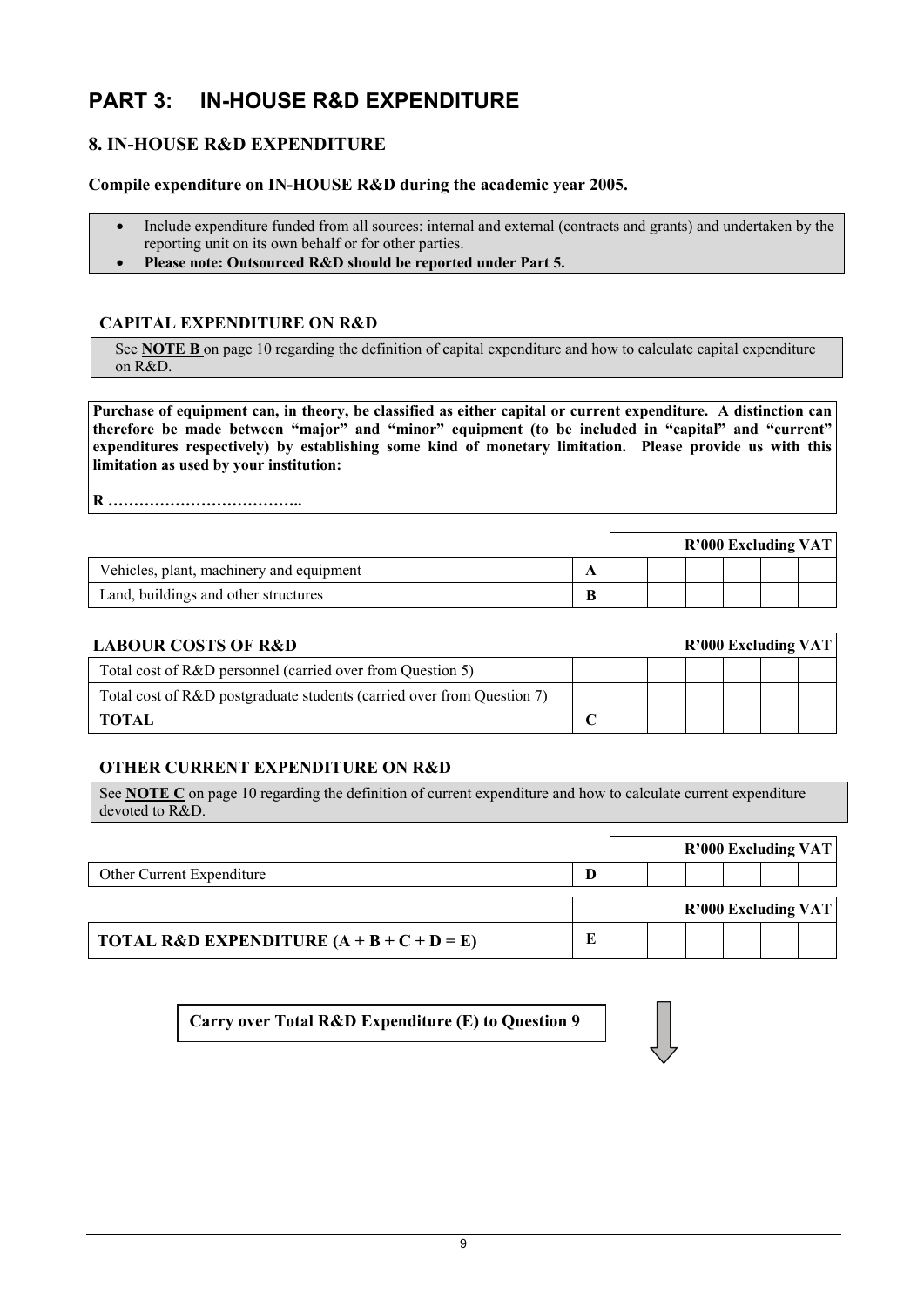## **THE DEFINITION AND CALCULATION OF IN-HOUSE R&D EXPENDITURE**

# **NOTE B: CAPITAL EXPENDITURE**

| The full cost of capital expenses must be reported in the year of purchase (Do not depreciate) |  |                           |  |  |  |  |  |  |  |
|------------------------------------------------------------------------------------------------|--|---------------------------|--|--|--|--|--|--|--|
| $Including - but not limited to:$                                                              |  | <b>Excluding:</b>         |  |  |  |  |  |  |  |
| Expenditure on fixed assets used in the R&D projects of this reporting unit                    |  | Other repairs and         |  |  |  |  |  |  |  |
| Acquisition of software, including license fees, expected to be used for more                  |  | maintenance expenses      |  |  |  |  |  |  |  |
| than one year                                                                                  |  | Depreciation provisions   |  |  |  |  |  |  |  |
| Purchase of databases expected to be used for more than one year                               |  | Proceeds from the sale of |  |  |  |  |  |  |  |
| Major repairs, improvements and modifications on land and buildings                            |  | R&D assets                |  |  |  |  |  |  |  |

- Where a capital item is used solely for R&D, allocate the full cost of the item.
- If the capital item is used for more than one activity, include only an estimate of the portion used for R&D.
- Only where such an estimate of the portion used for R&D is not available, apply the percentage time that Researchers in the reporting unit spent on R&D, to the cost of the item.

# **NOTE C: CURRENT EXPENDITURE**

| Including - but not limited to:<br>Direct project costs, project consumables and running costs linked to research such<br>as materials, fuels and other inputs, including telephone and printing<br>Subsistence and travel expenses<br>$\bullet$<br>Repair and maintenance expenses<br>Payments to outside organisations for use of specialised testing facilities, analytical<br>work, engineering or other specialised services in support of R&D projects carried<br>out by this reporting unit<br>Commission/consultant expenses for research projects carried out by this reporting unit<br>$\bullet$<br>The relevant % of indirect and institutional costs and utility costs such as rent,<br>space charge, leasing and hiring expenses, furniture, water, electricity any other<br>overhead costs<br>The relevant % of labour costs of persons providing indirect services such as the<br>$\bullet$ | <b>Excluding:</b><br>Contract R&D<br>expenses where the<br>research project is<br>carried out elsewhere<br>by others on behalf of<br>this reporting unit<br>Payments for<br>$\bullet$<br>purchases of technical<br>know-how (goodwill)<br>Payments for patent<br>$\bullet$<br>searches.<br>Licence fees<br>$\bullet$<br>$\bullet$ |
|------------------------------------------------------------------------------------------------------------------------------------------------------------------------------------------------------------------------------------------------------------------------------------------------------------------------------------------------------------------------------------------------------------------------------------------------------------------------------------------------------------------------------------------------------------------------------------------------------------------------------------------------------------------------------------------------------------------------------------------------------------------------------------------------------------------------------------------------------------------------------------------------------------|-----------------------------------------------------------------------------------------------------------------------------------------------------------------------------------------------------------------------------------------------------------------------------------------------------------------------------------|
| Head Office, HR, Finances, security and maintenance personnel, staff of central                                                                                                                                                                                                                                                                                                                                                                                                                                                                                                                                                                                                                                                                                                                                                                                                                            | Depreciation                                                                                                                                                                                                                                                                                                                      |
| libraries. IT departments                                                                                                                                                                                                                                                                                                                                                                                                                                                                                                                                                                                                                                                                                                                                                                                                                                                                                  | provisions                                                                                                                                                                                                                                                                                                                        |

- Where current expenses such as direct project costs and consumables are used solely for R&D, allocate the full cost of the items.
- If these current expenses are used for more than one activity, include only an estimate of the portion used for R&D
- Only where such an estimate of the portion used for R&D is not available, such as indirect and utility costs, and labour costs of staff providing indirect services, it is advised that respondents apply the percentage time that researchers in the reporting unit spent on R&D to the total of these current expenditures.
- So if a Faculty income and expenditure statement shows that the current expenditure for indirect and utility costs and labour costs of staff providing indirect services for the year was say R1,700,000 and that researchers on average spent 22% of their time to R&D, then this component of R&D current expenditure may be estimated as  $0.22 \times R1,700,000 = R374,000.$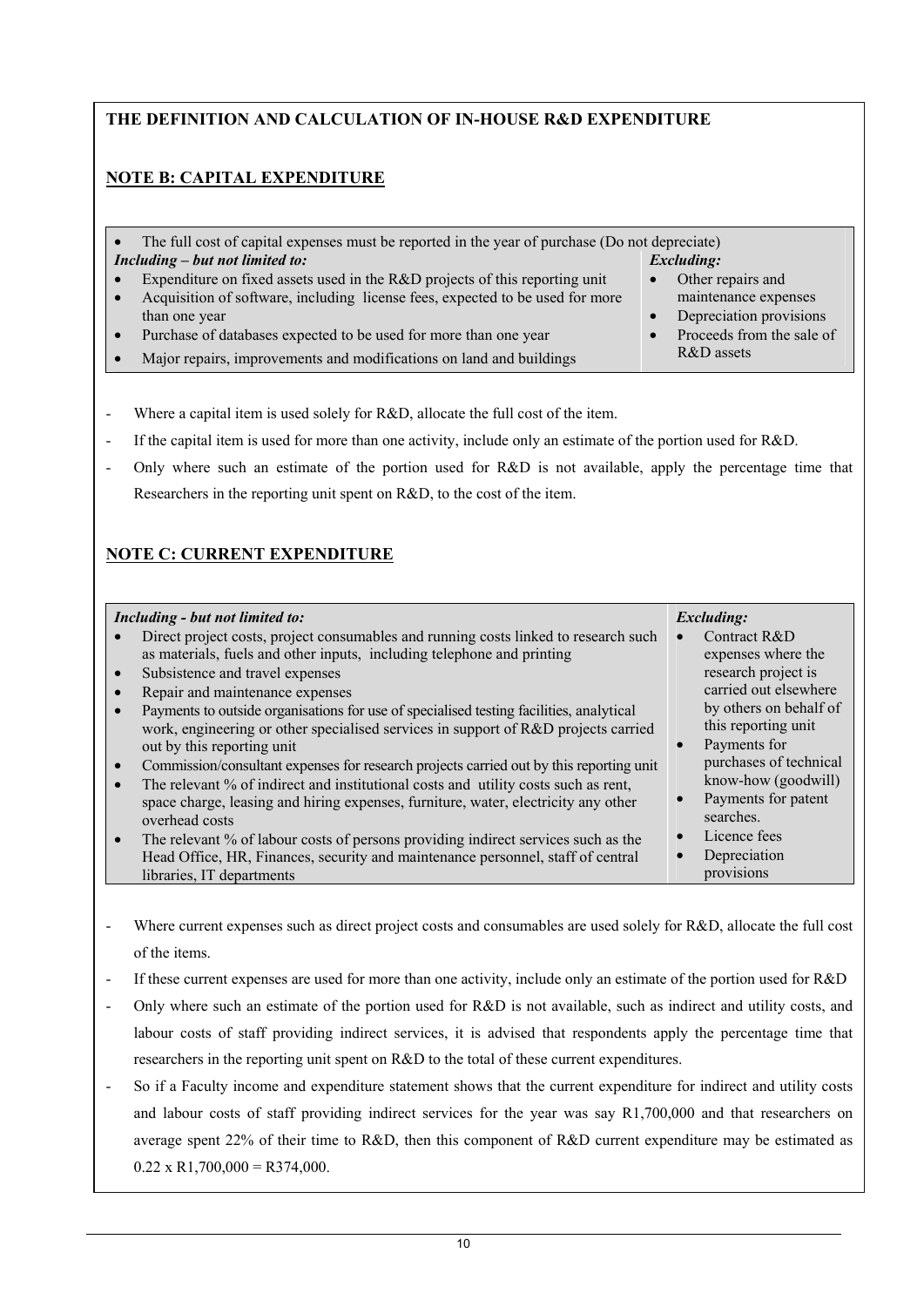## **9. SOURCES OF IN-HOUSE R&D EXPENDITURE (as reported in Question 8)**

## **Provide a breakdown of the total R&D expenditure according to the sources of funds listed below. (NOTE: Only the proportion of the money actually SPENT is required, not the total income per source)**

| <b>EXTERNAL SOURCES SPENT ON R&amp;D</b>                                                                                                                                                                                                                                               |   |  |  |  | <b>R'000 Excluding VAT</b> |  |  |  |  |  |
|----------------------------------------------------------------------------------------------------------------------------------------------------------------------------------------------------------------------------------------------------------------------------------------|---|--|--|--|----------------------------|--|--|--|--|--|
| National, Provincial and Local Government excluding the HE Vote                                                                                                                                                                                                                        |   |  |  |  |                            |  |  |  |  |  |
| Government Research Institutes e.g. Water Research Commission, KwaZulu Natal<br>Wildlife, Natal Sharks Board, National Health Laboratories Service, Nuclear Energy<br>Corporation of South Africa (NECSA), SA National Botanical Institute.                                            |   |  |  |  |                            |  |  |  |  |  |
| Agency Funding e.g. all funding administered by NRF and its National Facilities<br>(HartRAO, SAIAB, iThemba Labs, SAAO, HMO, Zoological Gardens); THRIP funds<br>from DTI; Innovation Fund; MRC Agency funding<br>Note: Report only the component of funding spent by your institution |   |  |  |  |                            |  |  |  |  |  |
| Science Council Funding i.e. CSIR, HSRC, MRC (Non-agency), ARC, Geosciences,<br>SABS, Mintek, Africa Institute of SA                                                                                                                                                                   |   |  |  |  |                            |  |  |  |  |  |
| <b>Domestic Business including industry funds for THRIP projects</b>                                                                                                                                                                                                                   |   |  |  |  |                            |  |  |  |  |  |
| <b>Other South African Sources</b>                                                                                                                                                                                                                                                     |   |  |  |  |                            |  |  |  |  |  |
| Other Higher Education Institutions                                                                                                                                                                                                                                                    |   |  |  |  |                            |  |  |  |  |  |
| Not for Profit Organisations                                                                                                                                                                                                                                                           |   |  |  |  |                            |  |  |  |  |  |
| Donations and bequests from individuals                                                                                                                                                                                                                                                |   |  |  |  |                            |  |  |  |  |  |
| <b>Foreign Sources</b>                                                                                                                                                                                                                                                                 |   |  |  |  |                            |  |  |  |  |  |
| <b>SUBTOTAL EXTERNAL SOURCES</b>                                                                                                                                                                                                                                                       | F |  |  |  |                            |  |  |  |  |  |

## **NOTE D: THE CALCULATION OF GENERAL UNIVERSITY FUNDS**

To calculate General University Funds please subtract the subtotal of all external sources listed above (F) from the total in-house R&D expenditure reported in Q8. General University Funds will therefore comprise components of the Higher Education Vote and the HEI's own funds (e.g. income from endowments, shareholdings, property, student fees, and subscriptions to journals…).

In order to enable us to classify the source of these funds more accurately, please provide your best estimate of the split of these General University Funds that can be attributed to the Higher Education Vote and the University's Own Funds. You may use a percentage distribution to calculate the split.

| Total R&D EXPENDITURE (carried over from O8)                                                                               |               |  |  |  |
|----------------------------------------------------------------------------------------------------------------------------|---------------|--|--|--|
| <b>SUB TOTAL (EXTERNAL SOURCES)</b> (carried over from F above)                                                            |               |  |  |  |
| <b>GENERAL UNIVERSITY FUNDS (See <u>NOTE D</u>_above)</b><br>(Including the Higher Education Vote and the HEI's Own Funds) | $E - F$       |  |  |  |
| <b>Higher Education Vote</b>                                                                                               | $\frac{0}{0}$ |  |  |  |
| <b>Own Funds</b>                                                                                                           | $\frac{0}{0}$ |  |  |  |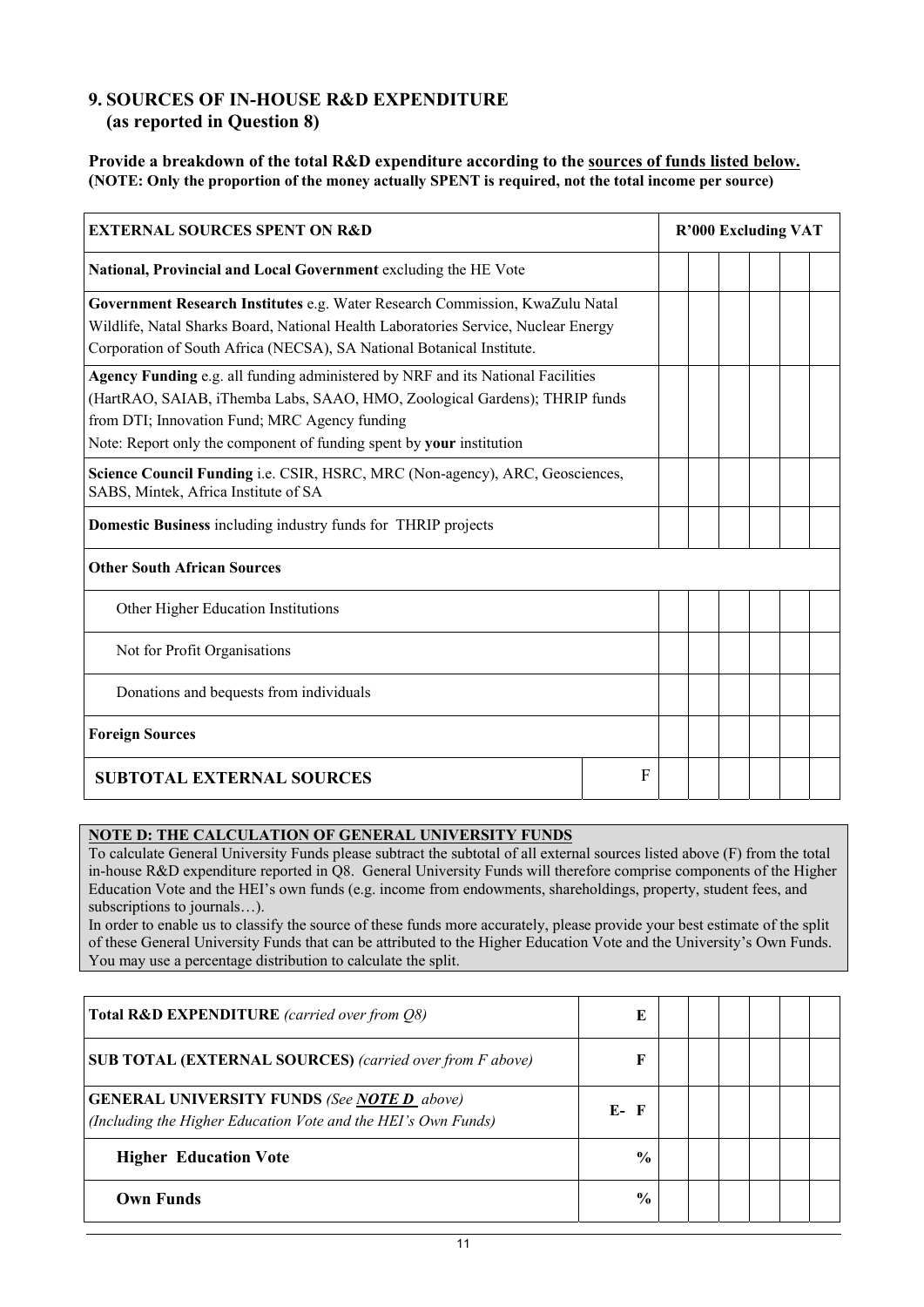# **10. PROVINCIAL EXPENDITURE ON R&D**

## **Please state the location where the reporting unit carried out R&D activities and the percentage of the total R&D expenditure.**

Specify where R&D is actually performed, rather than where it is managed/financed from.

| Eastern Cape  | Mpumalanga    |
|---------------|---------------|
| Free State    | Northern Cape |
| Gauteng       | North-West    |
| KwaZulu-Natal | Western Cape  |
| Limpopo       | <b>TOTAL</b>  |

| Eastern Cape  | Mpumalanga    |      |
|---------------|---------------|------|
| Free State    | Northern Cape |      |
| Gauteng       | North-West    |      |
| KwaZulu-Natal | Western Cape  |      |
| Limpopo       | <b>TOTAL</b>  | 100% |
|               |               |      |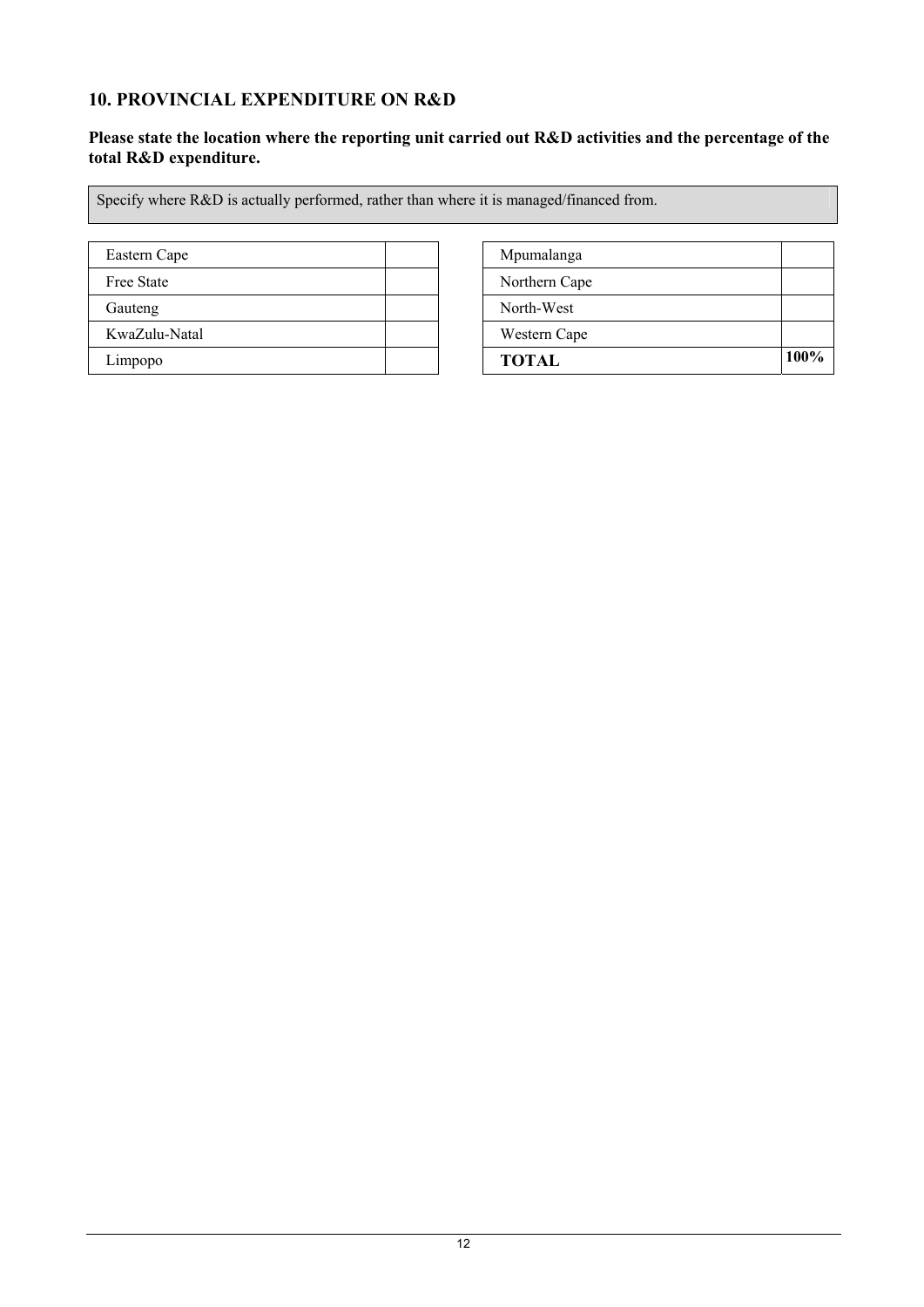# **PART 4: CATEGORIES OF IN-HOUSE R&D EXPENDITURE**

# **11. IN-HOUSE R&D CURRENT EXPENDITURE BY TYPE OF R&D**

## **Specify the percentage of IN-HOUSE R&D LABOUR COST AND OTHER CURRENT EXPENDITURE by type of R&D.**

## **Basic Research**

- Work undertaken primarily to acquire new knowledge of the underlying foundations of phenomena and observable facts, without a specific application in view.
- The analyses of properties, structures and relationships with a view to formulating and testing hypotheses, theories or laws.
- The results of basic research are usually published in peer-reviewed scientific journals.



## **Applied Research**

- Original investigation to acquire new knowledge with a specific application in view.
- To determine the possible uses for the findings of basic research.
- To determine new methods or ways of achieving specific and pre-determined objectives.
- The results of applied research are intended primarily to be valid for a single or limited number of products, operations, methods, or systems.
- Applied research develops ideas into operational form.
- The knowledge or information derived from it is often patented but may also be kept secret.

## **Experimental Development**

Systematic work using existing knowledge gained from research and/or practical experience for the purpose of creating new or improved materials, products, processes or services, or improving substantially those already produced or installed.

**Percentage** 

| Percentage |  |  |  |  |
|------------|--|--|--|--|
|            |  |  |  |  |

**TOTAL** 1 | 0 | 0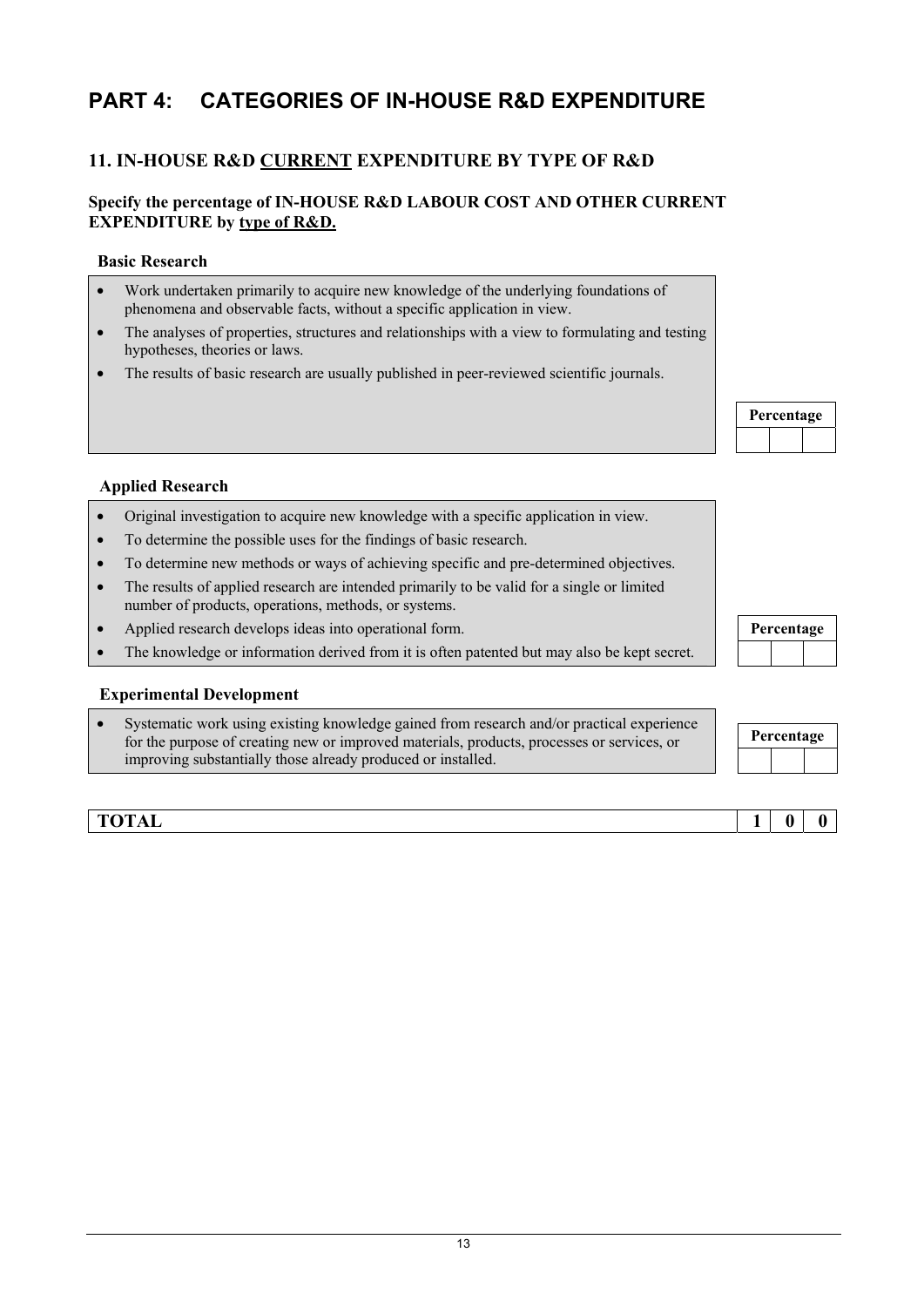## **12a. RESEARCH FIELDS (RF)**

## **Classify R&D according to Research Fields with associated % expenditure. (See Code book)**

The RF Codes are based on recognised academic disciplines and emerging areas of study.

|           | <b>RF Codes</b> |  |  | Percentage |  |    |
|-----------|-----------------|--|--|------------|--|----|
| <b>RF</b> |                 |  |  |            |  | RF |
| RF        |                 |  |  |            |  | RF |
| RF        |                 |  |  |            |  | RF |
| RF        |                 |  |  |            |  | RF |
| RF        |                 |  |  |            |  | RF |

| <b>RF Codes</b> | Percentage |    | <b>RF Codes</b> |  |  |  |              | Percentage |  |
|-----------------|------------|----|-----------------|--|--|--|--------------|------------|--|
|                 |            | RF |                 |  |  |  |              |            |  |
|                 |            | RF |                 |  |  |  |              |            |  |
|                 |            | RF |                 |  |  |  |              |            |  |
|                 |            | RF |                 |  |  |  |              |            |  |
|                 |            | RF |                 |  |  |  |              |            |  |
|                 |            |    |                 |  |  |  | <b>Total</b> |            |  |

# **12b. MULTI-DISCIPLINARY R&D**

## **Please estimate the percentage of R&D expenditure allocated to the following areas:**

• Multi-disciplinary R&D combines several research fields or disciplines. If your organisation performs such R&D, as described below, please provide the applicable % of total R&D Expenditure.

• Note that the percentages will most likely not total 100%.

| <b>Multidisciplinary Area of R&amp;D</b> | % of R&D expenditure |
|------------------------------------------|----------------------|
| Biotechnology                            |                      |
| Nanotechnology                           |                      |

**No Multi-Disciplinary R&D in these areas**

TICK if no such R&D is done

## **12c. R&D AND NATIONAL PRIORITY AREAS**

## **Please estimate the percentage of R&D expenditure allocated to the following areas:**

• National Policy and the National R&D Strategy emphasise the importance of certain areas of R&D.

• Some of these National Priority areas are listed below. If your organisation performs R&D in these areas, please provide the applicable % of total R&D Expenditure.

• Note that the percentages will most likely not total 100%.

| <b>National Priority Area of R&amp;D</b> | % of R&D expenditure |
|------------------------------------------|----------------------|
| Open source software                     |                      |
| New materials                            |                      |
| Tuberculosis (TB), HIV/AIDS, Malaria     |                      |